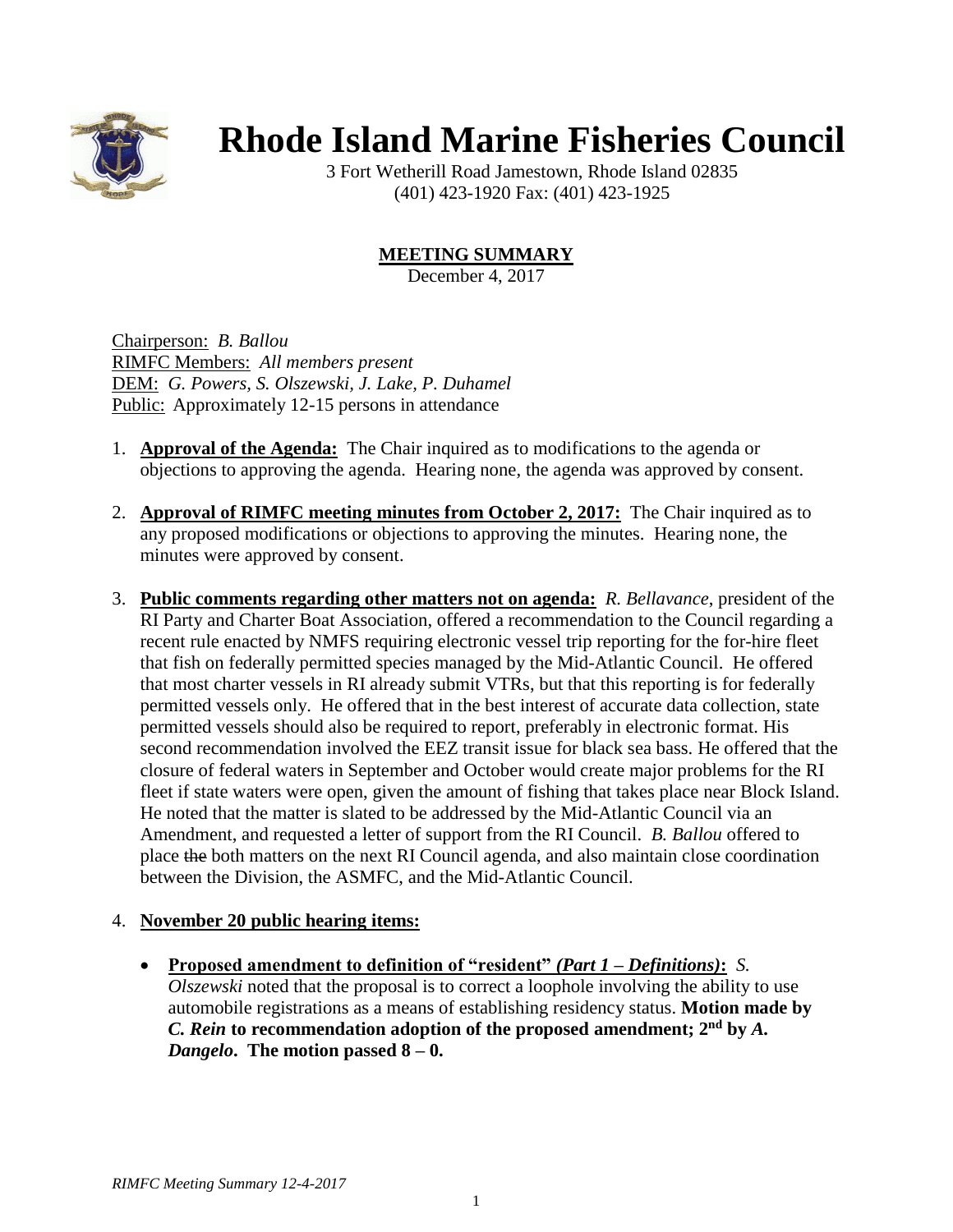- **Commercial Black Sea Bass:** *S. Olszewski* offered that the Division was in support of either of the two options noticed, and also requested Council guidance on the possession limit floor (i.e., to either reduce the possession limit to as low as 25 lbs/day, or close the fishery instead). *B. Macintosh* offered that he did not support a possession limit of less than 50 lbs/day. *J. Grant* inquired to the Division regarding support for an expanded aggregate program for black sea bass; to which *S. Olszewski* replied that the Division was not ready at this time due to concerns about reporting and compliance, but that a pilot program may be developed in the near future, and that black sea bass could be the subject species for the trial. **Motion made by** *D. Monti* **to recommend adoption of option 2, and also to advise the Division not to reduce the possession limit below 50 lbs/day; 2 nd by** *J. Grant***.** *J. Grant* offered support for an aggregate program and support for the motion. **The motion passed**  $8 - 0$ **.**
- **Commercial Scup:** *B. Ballou* explained that the proposal reflects regulatory adjustments needed for consistency with recent change to summer period dates, adopted by the Mid-Atlantic Council and ASMFC, per the joint FMP. While the proposed adjustments were presented at hearing, inadvertently, they were not noticed. He offered that since the change would not affect management until October 2018, there would be ample time to re-notice the proposal and bring it back before the Council in early 2018. The Division offered that the matter would be re-noticed for a planned hearing in February, to which the Division's legal counsel *G. Powers* concurred. The Council therefore did not offer a recommendation on the proposal.
- **Commercial Summer flounder:** *S. Olszewski* offered that the Division could manage the option 3 proposal, but noted that there is uncertainty with regards to the winter period (i.e., federal Winter I period  $1/1 - 4/30$ ), with the model predicting lower landings than those seen in the previous year. Regarding option 4, he offered Division support, with closure dates of either Thursday, Friday and Saturday as proposed, or the current closed days of Friday, Saturday and Sunday. Motion made by *M. Rice* to recommend adoption of option 4, with the caveat that the current closed dates of Friday, Saturday and Sunday be maintained;  $2<sup>nd</sup>$  by *D. Monti*. The motion passed  $8-0$ . *J. Grant* offered that an aggregate program needs to be seriously considered for the summer flounder fishery, and also that the possession limit not drop below 50 lbs/day (i.e., close instead). *M. Roderick* offered support for reducing daily possession limits as needed in order to keep the fishery open. Upon a subsequent motion to reconsider – motion by C. Rein; 2nd by A. Dangelo; passed 8-0 – the matter was brought back before the Council. It was determined that the slide presented at the hearing and Council meeting describing option 4 was inaccurate, in that it showed a proposed starting possession limit change in the summer sub-period from 50 to 100 lbs/day, which was not provided in the annotated regulation provided with the notice. **Motion then made by** *A. Dangelo* **to recommend adoption of option 4, with the caveat that the current closed dates of Friday, Saturday and Sunday be maintained, and also that the starting possession limit in the summer sub-period remain at 50 lbs/day;**  $2^{nd}$  **by** *B. Macintosh***. The motion passed**  $8 - 0$ **.**

Another motion for commercial summer flounder was made by *M. Roderick* to recommend to the Division to not reduce the possession limit below 25 lbs/day; 2nd by *M.*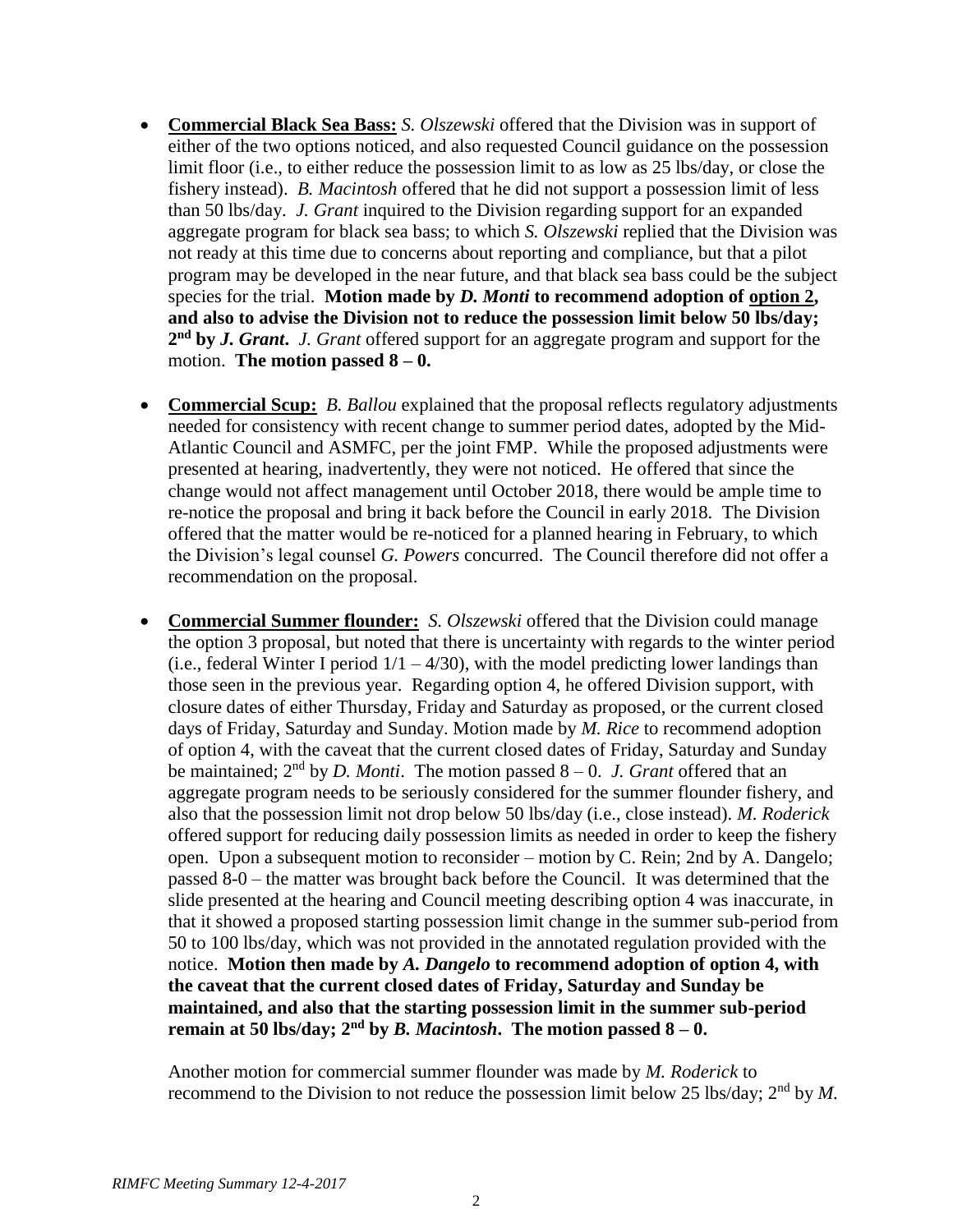*Rice*. *C. Rein* offered that while he understood the reasons for floors of 50 or 25 lbs/day due to the respective needs of both the fishermen and the dealers, he wanted additional input from the Council members on the matter. *J. Grant* offered that a possession limit of less than 50 lbs/day is not viable for his fishing operation; to which *B. Macintosh* concurred, and offered support for an additional closed day rather than possession limits less than 50 lbs/day. The motion failed 0 - 6 (*M. Roderick* and *C. Rein* abstaining). **Motion was then made by** *D. Monti* **to recommend to the Division to not reduce the possession limit to below 50 lbs/day; 2nd by** *A. Dangelo***. The motion passed 7-1 (***M. Roderick* **opposed).**

- **Commercial Spiny Dogfish:** *S. Olszewski* offered Division support for the increased possession limit as proposed as an FMP compliance matter. *J. Grant* inquired as to developing an aggregate program for Spiny dogfish; to which *S. Olszewski* offered that such matter should be addressed through the FMP. **Motion made by** *J. Grant* **to recommend adopting the amendment as proposed; 2nd by** *B. Macintosh***. The** motion passed  $8 - 0$ .
- **Gill net tagging:** *S. Olszewski* offered that the proposal is a continuation of measures adopted in the previous year regarding placement of tags. *J. Lake* offered that the Division would support bi-annual validity of tags rather than a single year only as proposed. He offered that the requirement to place tags on the two vertical lines at the bridles, which was implemented last year, was due to the poor quality of the tags and resulting tag breakage. As proposed this year, the tags to be purchased will be the higher quality tags currently used at the federal level, so breakage is no longer a concern, and the proposal therefore is to now require that the tags be attached to each net panel. He also offered Division support for placement on each net panel and also the bridle, for purposes of net identification and to mirror the federal program, and also for ease of compliance inspection. *D. White* from the Division of Law Enforcement offered support for tag placement on both the net panels and bridal lines. *B. Macintosh* offered that he did not support placement in both locations. **Motion made** *B. Macintosh* **to recommend adoption of the proposal, with the caveat that the program follow the federal regulations; 2nd by** *C. Rein***.** *B. Macintosh* offered that the federal program requires tags to be placed in the net mesh, not the float line; to which *J. Lake* responded that such could be accommodated for in the regulations if appropriate. *D. Monti* asked if the federal tags are currently available; to which *J. Lake* responded that he had been in contact with the vendor and the tags are currently available. **The motion passed 8 – 0.**
- **RI Shellfish Harvester Education Program:** *B. Ballou* provided a summary of the program. *M. Rice* corrected the spelling of the word "adductor" on the slide summarizing the program. **Motion made by** *J. Grant* **to recommend adopting the**  rule as proposed;  $2<sup>nd</sup>$  by *D. Monti*. The motion passed  $8-0$ .
- 5. **Shellfish Advisory Panel (SAP) meeting summary (10/11/2017):** *D. Monti* offered a summary of the meeting; the meeting minutes having been provided in the ePacket.